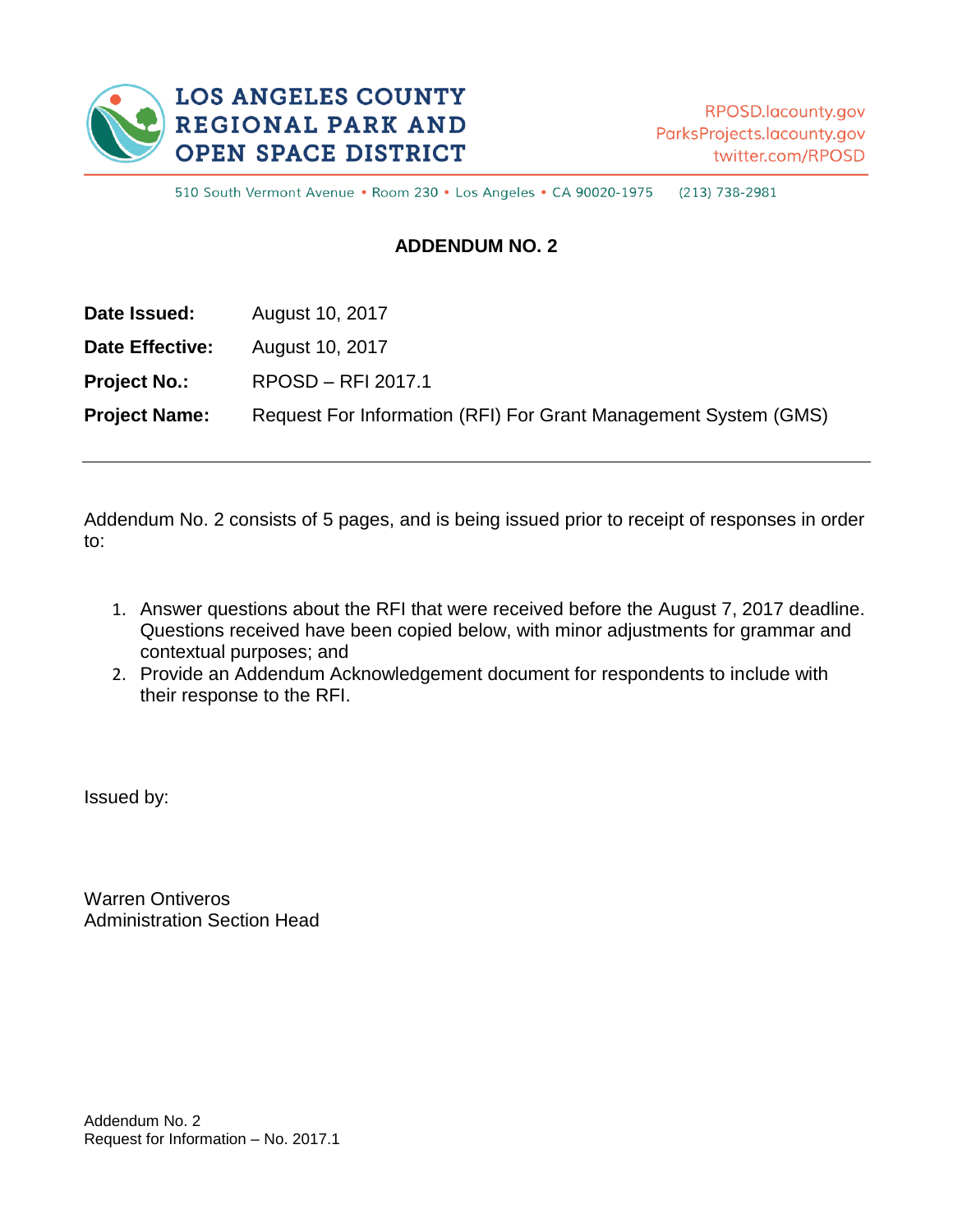## **Questions and Answers**

1. Does RPOSD currently have any vendors assisting with grant management?

No, at this time RPOSD is managing all grants and grant funding using a customized version of Microsoft Dynamics CRM that was developed by the County of Los Angeles Internal Services Department.

2. When can we schedule a time to discuss the requirements in more detail?

Vendors may contact RPOSD to schedule a time to discuss the requirements of the RFI in more detail. Please email Warren Ontiveros at [wontiveros@parks.lacounty.gov](mailto:wontiveros@parks.lacounty.gov) for scheduling. RPOSD will schedule vendors as time and availability permit.

3. Can companies from outside the USA apply for this RFI such as from India or Canada?

Yes, companies from outside the USA may respond to the RFI. Please be aware that in order to meet the GMS requirements, vendors must be available to provide support 24/7, as well as be able to register with the County of Los Angeles as a vendor and comply with all County of Los Angeles information technology requirements, including but not limited to storing any sensitive data on a server located in the continental United States.

4. Can tasks related to the RFI, including meetings, be performed from outside the USA such as from India or Canada?

Yes, a respondent to the RFI may perform its tasks from outside the United States of America.

However, during the implementation phase of the GMS, a vendor must be able to provide as many qualified resources as is necessary to meet implementation and configuration timelines and must designate an Account Manager that RPOSD can contact directly for any necessary support and assistance after implementation is complete. Please also see question and answer no. 3 of this Addendum No. 2.

5. Can we submit the proposal via email?

Yes, the RFI can be submitted via email in addition to mailing. Here are the submission instructions from Section 7.0 of RPOSD RFI 2017.1 Addendum No. 1:

Responses to the RFI are to be delivered in person, sent via United States Postal Service or commercial express carriers. Responses to this RFI are due on or before 12:00 noon (Pacific Time), August 24, 2017. Late submittals may be accepted at RPOSD's sole discretion. Please mark the package: "LA County Regional Park and Open Space District – Administration Section."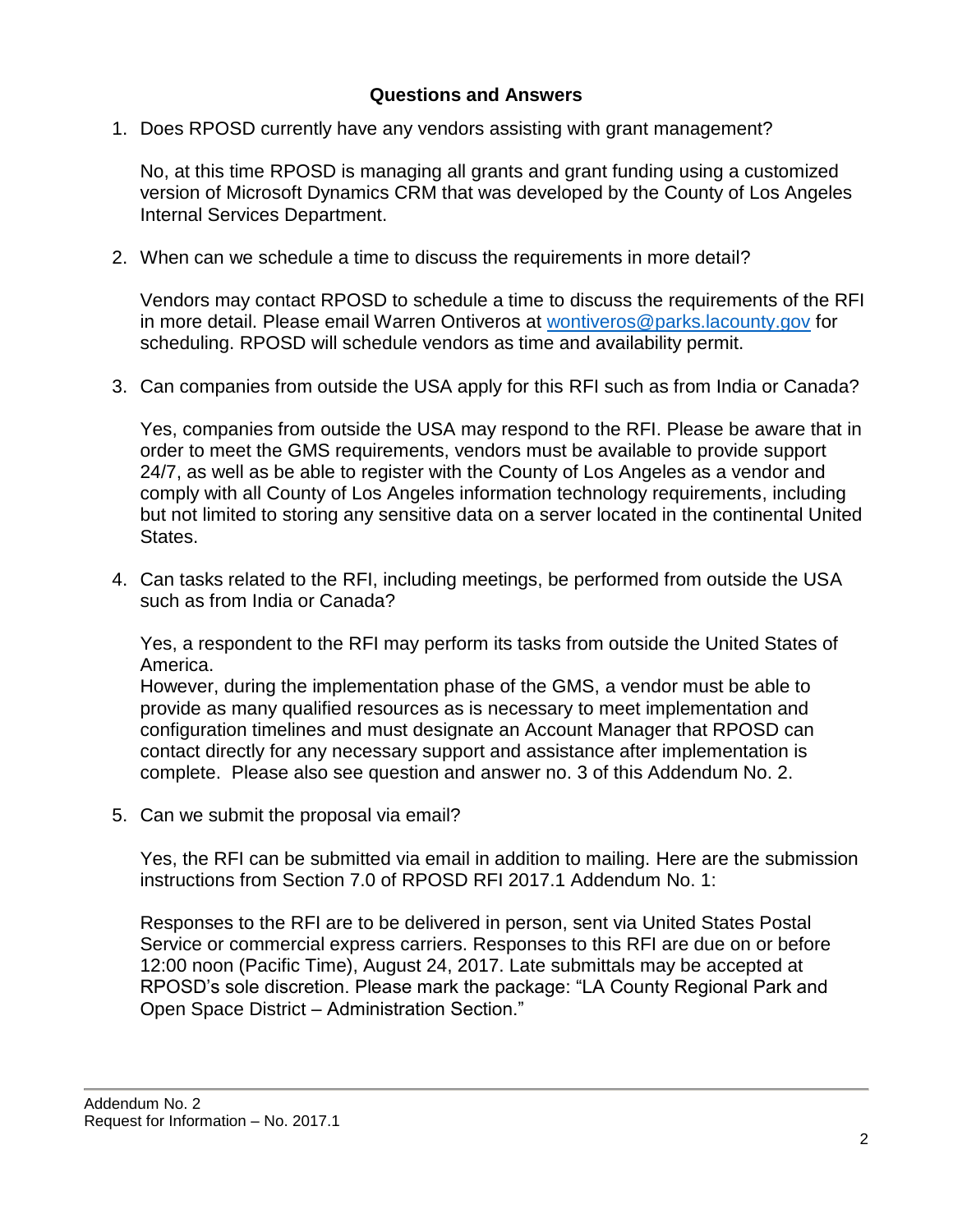The original Response to the RFI, two (2) numbered copies, and a CD/DVD containing all portions of the Response to the RFI, including PDF and any applicable multimedia files, are requested to be enclosed in a sealed envelope or box, plainly marked in the upper left-hand corner with the name and address of the Respondent.

Electronic Delivery Address (in addition to mailing): send documents and/or a link to cloud-based storage (e.g. OneDrive, Google Drive, DropBox) to: Warren Ontiveros at [wontiveros@parks.lacounty.gov.](mailto:wontiveros@parks.lacounty.gov)

6. Have you had demonstrations and/or conversations with grants management vendors? If so, with whom?

RPOSD has conducted internal studies of functional requirements and wish lists and has completed preliminary market research, including informal conversations and demonstrations, in order to draft the RFI.

7. Have you had any assistance in preparing this RFI? If so, from whom?

Yes, RPOSD has utilized expertise from Gartner Incorporated in preparing the RFI.

8. Has a budget been approved for this project? If so, for how much?

The cost of the GMS will be a part of the decision making process. As a result, RPOSD will not disclose this information.

9. Will you be purchasing off of this RFI? If not, will an RFP be released?

After receiving and reviewing responses to the RFI, RPOSD will determine an appropriate purchasing and/or contracting process.

10.Is there a quiet period or are we able to engage in dialog until the RFI due date of August 24th?

Please refer to question and answer no. 2 of this Addendum No. 2.

11.RPOSD seeks a SaaS-based solution. The majority of SaaS solutions for government entities like RPOSD are provisioned on FedRAMP certified platforms given the higher security and performance levels associated with FedRAMP. Does RPOSD seek a FedRAMP certified cloud platform in light of its cyber security concerns?

The purpose of this RFI is to obtain information from companies that provide GMS services, and is intended to survey the market. RPOSD is not being prescriptive but requires the highest level of security for the GMS.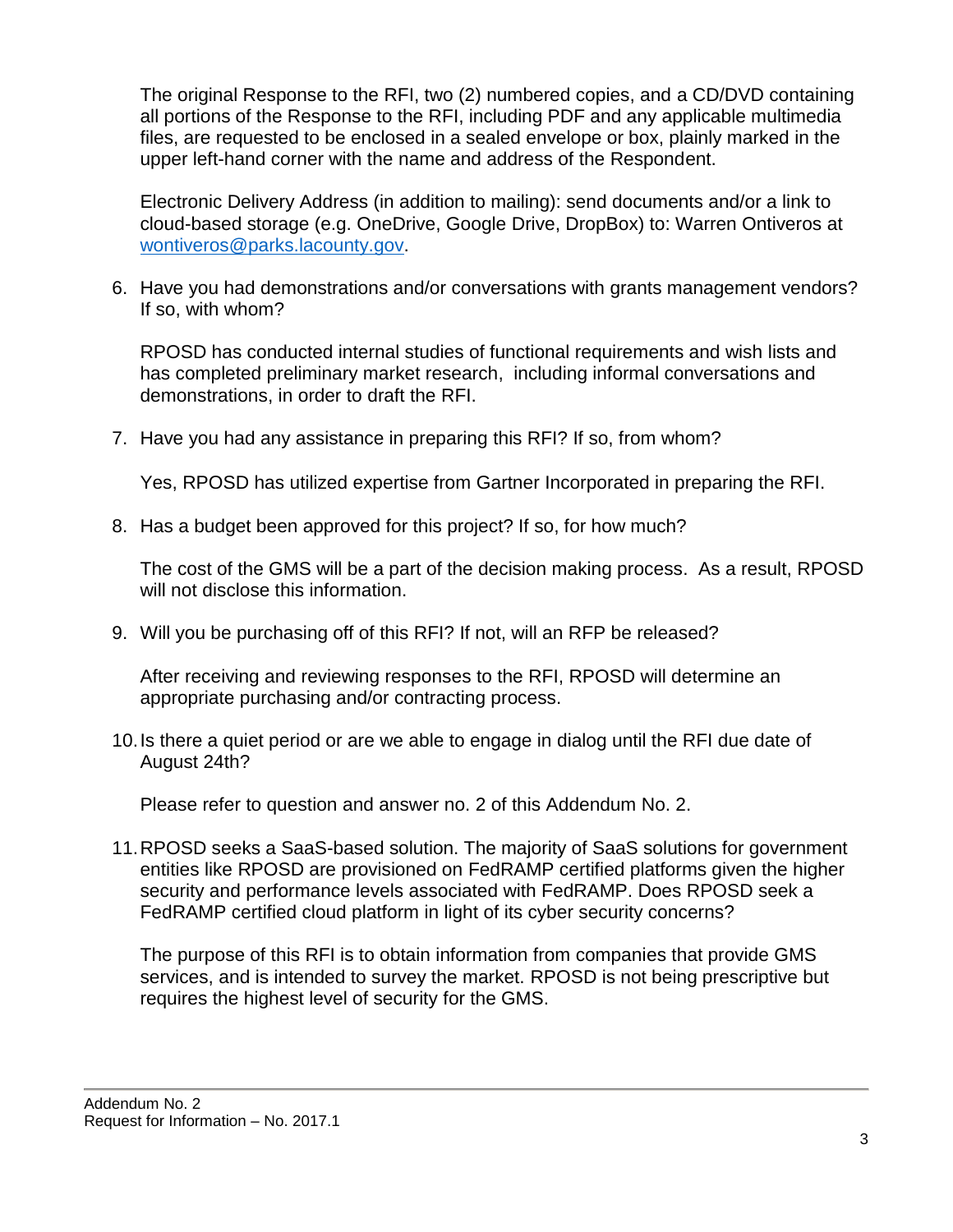12.Can you please provide the details of the underlying technology of eCAPS, product modules, version release, etc.? What is your preferred technical means of integration between eCAPS and GMS?

Details of the eCAPS CGI Advantage ERP Solution technology product modules will be provided during the implementation phase of the GMS system. At this time, RPOSD is looking for qualified vendors with software that includes proven and reliable system integration.

13.Does RPOSD currently have a vendor supporting eCAPS on an on-going basis? If so, can you please name the vendor?

Please refer to question and answer no. 12 of this Addendum No. 2.

14.Can you provide an estimate of the volume of data to be converted and migrated into the new Grants Management System? What is the source and current format of this grants data?

RPOSD estimates approximately 400 active grants and approximately 1,400 completed projects being migrated into the new Grants Management System. Currently, all RPOSD data is housed in our current grant management software, Microsoft Dynamics CRM. Existing location data is housed in a separate GIS database.

15.For the 25 internal RPOSD users, how many different roles/profiles do you expect to be used?

RPOSD currently envisions 4 different role types which are: Executive, Program Management, Administrative, and Fiscal. However, the system should allow for the flexibility to make business changes/add roles.

16.RPOSD desires a solution that can track communications including phone calls and emails. Does RPOSD seek a solution that offers native CRM capabilities out-of-thebox?

RPOSD has issued this RFI to obtain information from various GMS vendors. A solution that offers native customer relationship management will be required.

17.RPOSD seeks to have its new GMS go live on May 1, 2018. When do you anticipate starting the GMS project implementation effort?

The responses to the RFI will give RPOSD a realistic timeframe for both the contracting/purchasing process and implementation.